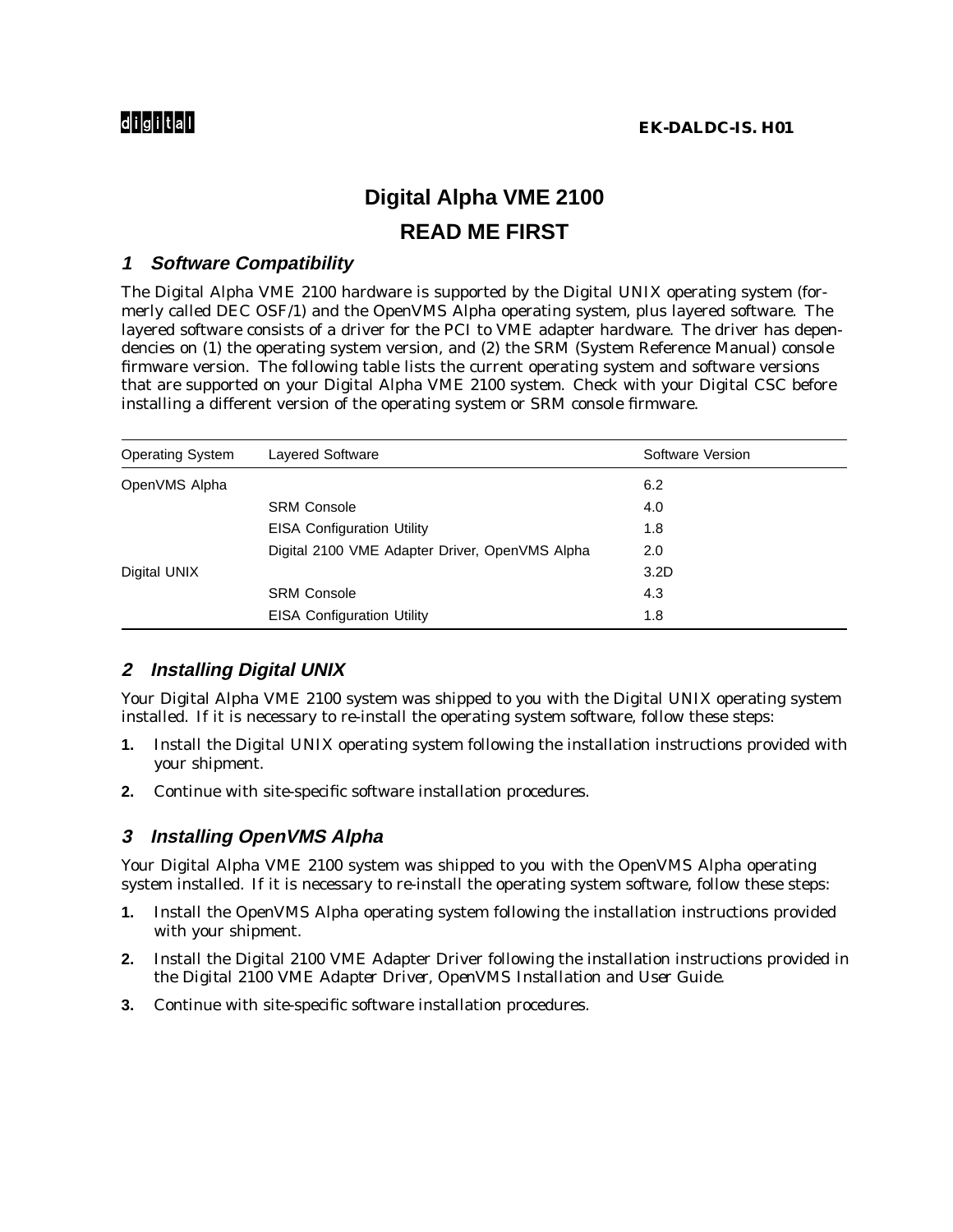### **4 Installing Console Firmware**

Your Digital Alpha VME 2100 system was shipped to you with the console firmware installed. If it becomes necessary to re-install the console firmware you must follow these steps.

- **1.** Remove the PCI-to-VME daughter board which is plugged into the system backplane:
	- **a.** Power off the system.
	- **b.** Unplug the system's power cord.
	- **c.** Remove the back panel to gain access to the system backplane.
- **2.** Remove the daughter board, shown in Figure 1, by removing the two Philips head screws at the bottom edge (on a Vertical Mount System) or forward edge (Drawer Mount System). One screw is securing a ground wire which connects to the main power ground bus bar. To remove the board, gently pry the board off the connectors. Work the board out a little at a time to release all four connectors at the same time–this prevents excessive bending of the board. Also, note the position of the jumper settings for J20 and J21, in case you disconnect one and have to replace it.
- **3.** Replace the access panel, plug in the power cord, and power on the system.
- **4.** Mount the Firmware CD, which is shipped with your Operating System Software kit. The instructions for reloading the SRM are located in the document subdirectory of the Firmware CD in the file ALPHA2100\_Vxx\_FW\_RELNOTE.TXT, where *xx* is the version number of the SRM used with your operating system. This file is also on the disk as a PostScript (.PS) file.
- **5.** Follow the instructions to load the SRM firmware.
- **6.** When the console is installed, insert the ECU Diskette. Instructions for running the ECU are also located in the file ALPHA2100\_Vxx\_FW\_RELNOTE.TXT.
- **7.** Follow the instructions to run the ECU.
- **8.** After the configuration is completed, power off the system and remove the power cord again. Remove the access panel.
- **9.** Reinstall the daughter board. Be sure to fully seat the four connectors. This is best done by inserting the three (3) connectors at the same time. Be careful not to trap wires from the I/O connectors on the box between the board's connector and the connector on the System Backplane. This is particularly important with the vertical mount systems, as these wires tend to droop down.

Inspect the jumpers on J20 and J21 and verify they are not missing. Secure the board with the two 6-32 screws, being sure to reconnect the ground line to one of the two screws holding the board in place.

**10.** Replace the access panel, plug in the power cord, and power on the system.

The firmware update is now complete and normal operation of the system can now proceed.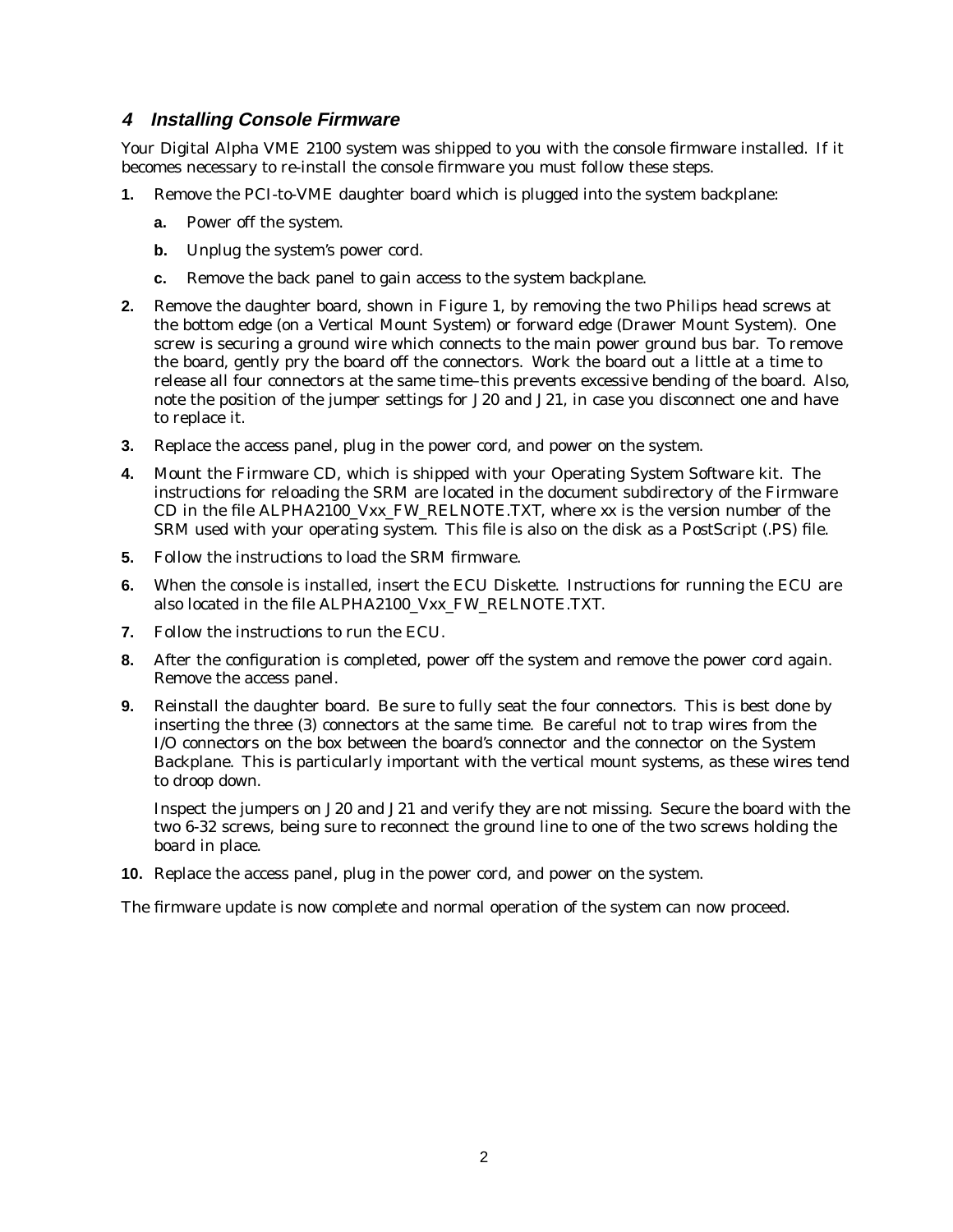# **5 Running the EISA or RAID Configuration Utility (ECU or RCU)**

If it becomes necessary to run the ECU (other than in the context of Section 4), or if you are installing a RAID controller such as a KZPSC option, follow these steps:

- **1.** Remove the PCI-to-VME daughter board which is plugged into the system backplane:
	- **a.** Power off the system.
	- **b.** Unplug the system's power cord.
	- **c.** Remove the back panel to gain access to the system backplane.
- **2.** Remove the daughter board, shown in Figure 1, by removing the two Philips head screws at the bottom edge (on a Vertical Mount System) or forward edge (Drawer Mount System). One screw is securing a ground wire which connects to the main power ground bus bar. To remove the board, gently pry the board off the connectors. Work the board out a little at a time to release all four connectors at the same time–this prevents excessive bending of the board. Also, note the position of the jumper settings for J20 and J21, in case you disconnect one and have to replace it.
- **3.** Replace the access panel, plug in the power cord, and power on the system.
- **4.** Insert the diskette for the configuration utility you are using. Instructions for the RCU are in the RAID Controller Option Kit. Instructions for the ECU are located in the document subdirectory of the Firmware CD (shipped with the Operating System Software Kit) in the file ALPHA2100\_Vxx\_FW\_RELNOTE.TXT, where *xx* is the version number of the SRM used with your operating system. This file is also on the disk as a PostScript (.PS) file.
- **5.** Follow the configuration utility's instructions.
- **6.** After the configuration is completed, power off the system and remove the power cord again. Remove the access panel.
- **7.** Reinstall the daughter board, being sure to fully seat the four connectors. This is best done by inserting the three (3) connectors at the same time. Be careful not to trap wires from the I/O connectors on the box between the board's connector and the connector on the System Backplane. This is particularly important with the vertical mount systems, as these wires tend to droop down.

Inspect the jumpers on J20 and J21 and verify they are not missing. Secure the board with the two 6-32 screws, being sure to reconnect the ground line to one of the two screws holding the board in place.

**8.** Replace the access panel, plug in the power cord, and power on the system.

The installation is now complete and normal operation of the system can now proceed.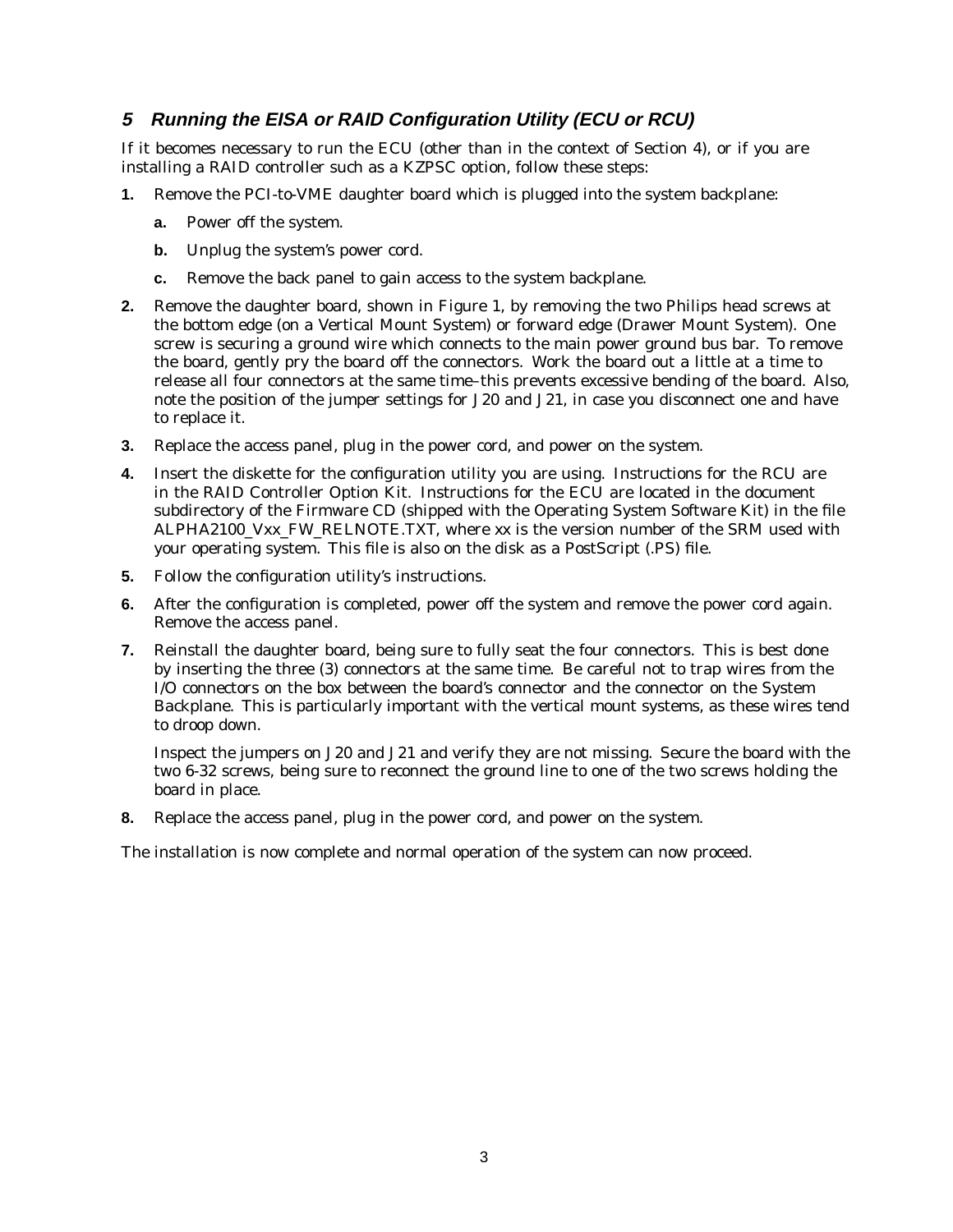# **6 PCI Address Space**

Sometimes there is a need to use PCI devices that require large amounts of PCI address space on the Digital Alpha VME 2100 system. To accommodate this, the Digital Alpha VME 2100 system has jumpers on the VME daughter board which allow the PCI address space for the Digital Alpha VME 2100 to be reduced in size, providing the needed PCI address space for the devices.

Use the J20 and J21 jumpers on the VME daughter board to set the size of Base Address Register 4. This register specifies the base of a 64 MB naturally aligned block of PCI memory space used to access the VME bus. The address space is typically re-mapped through scatter gather RAM, onto the VME bus. The address space is aliased to the first 64 MB of the 512 MB VME address space and should be used to allow processor access through "sparse space."

A minimum of 8 MB and a maximum of 64 MB (default setting) can be allocated. A jumper must be installed on either position 1 or position 0 of each jumper. See the following figure to determine the correct jumper setting.



#### **Figure 1: PCI to VME Daughter Board Jumpers**

| Position     | J20 | J21 | Jumper Setting          |
|--------------|-----|-----|-------------------------|
| 1            | On  | On  | 64 MB (default setting) |
| 0            | Off | Off |                         |
| 1            | Off | On  | 32 MB                   |
| 0            | On  | Off |                         |
| 1            | On  | Off | 16 MB                   |
| $\mathbf 0$  | Off | On  |                         |
| $\mathbf{1}$ | Off | Off | 8 MB                    |
| 0            | On  | On  |                         |